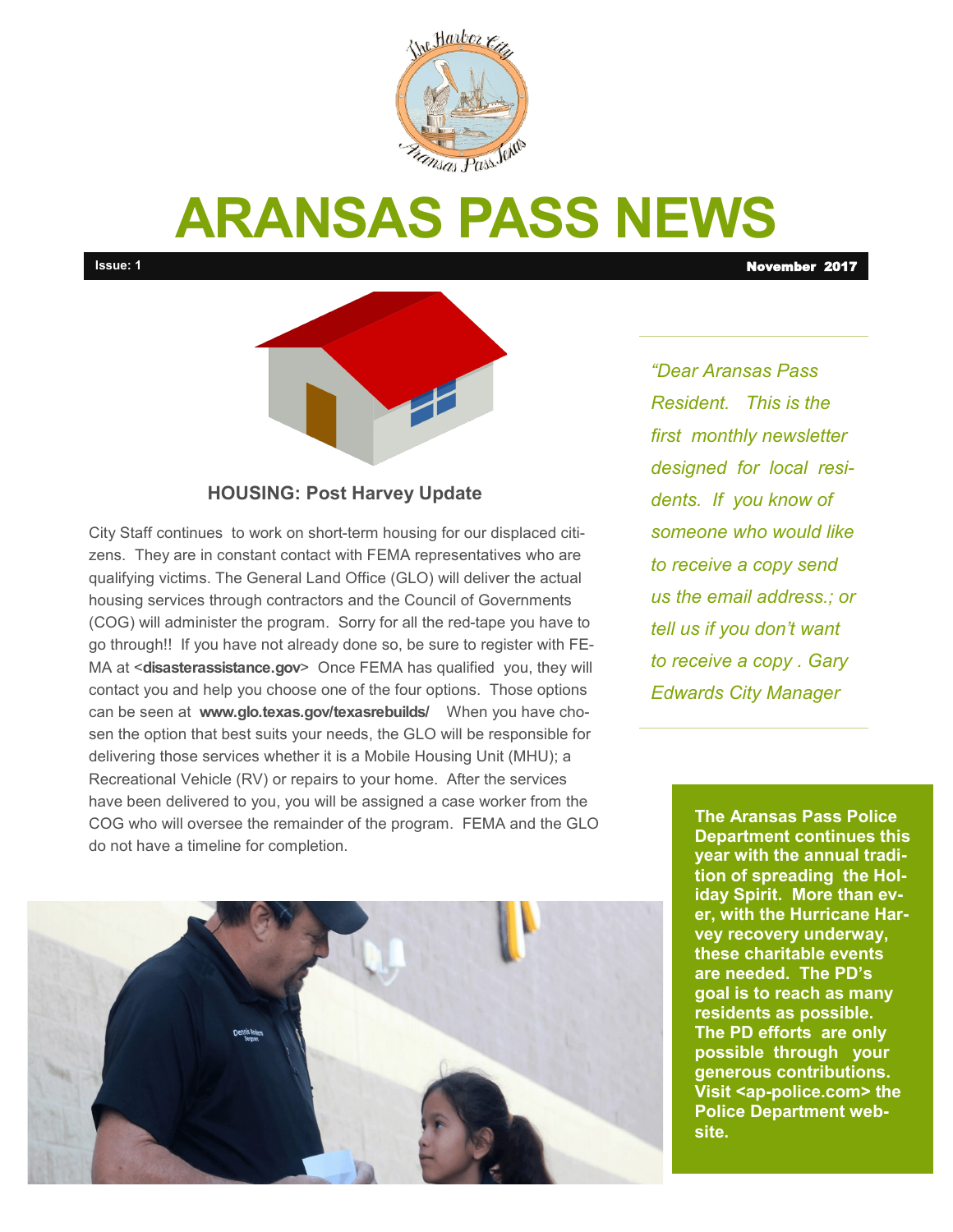

**After more than two months of providing lodging for Harvey recovery volunteers from around the nation, the Aransas Pass Civic Center Parking lot is vacant. The last of these great people left on Friday, November 3rd. The community extends its heartfelt thanks. This picture was taken Saturday, November 4th. The parking lot had been filled with cars, vans, trucks, semi trucks, tents and temporary meeting rooms. A few other volunteer organizations in town are continuing to work with local citizens.** 

### **CIVIC CENTER RECOVERING**

Although it might not be visible from the outside, the Aransas Pass Civic Center was severely damaged by Hurricane Harvey. The roof was compromised and there was minor structural impairment. The primary damage was caused by wind-driven rainwater getting into the building. The morning following the storm on August 26th, there were 3-4 inches of standing water in 70% of the building. The City has had to cancel all events until the end of the year in order to restore the structure. The Aransas Pass Civic Center provides the largest and most modern meeting facilities in this region. All steps are being taken by City Staff to re-open this facility. We look forward to re-opening the Aransas Pass Civic Center in early 2018.

#### **Aransas Pass Library to reopen soon**

After weeks of being closed to the public because of Hurricane Harvey related damage, the Aransas Pass Library is just days away from re-opening. The Library Staff and Library Board have been working to keep the regular library services up-to-date and ready for re-opening day. It is anticipated there will be heavy usage by regular and new library patrons.



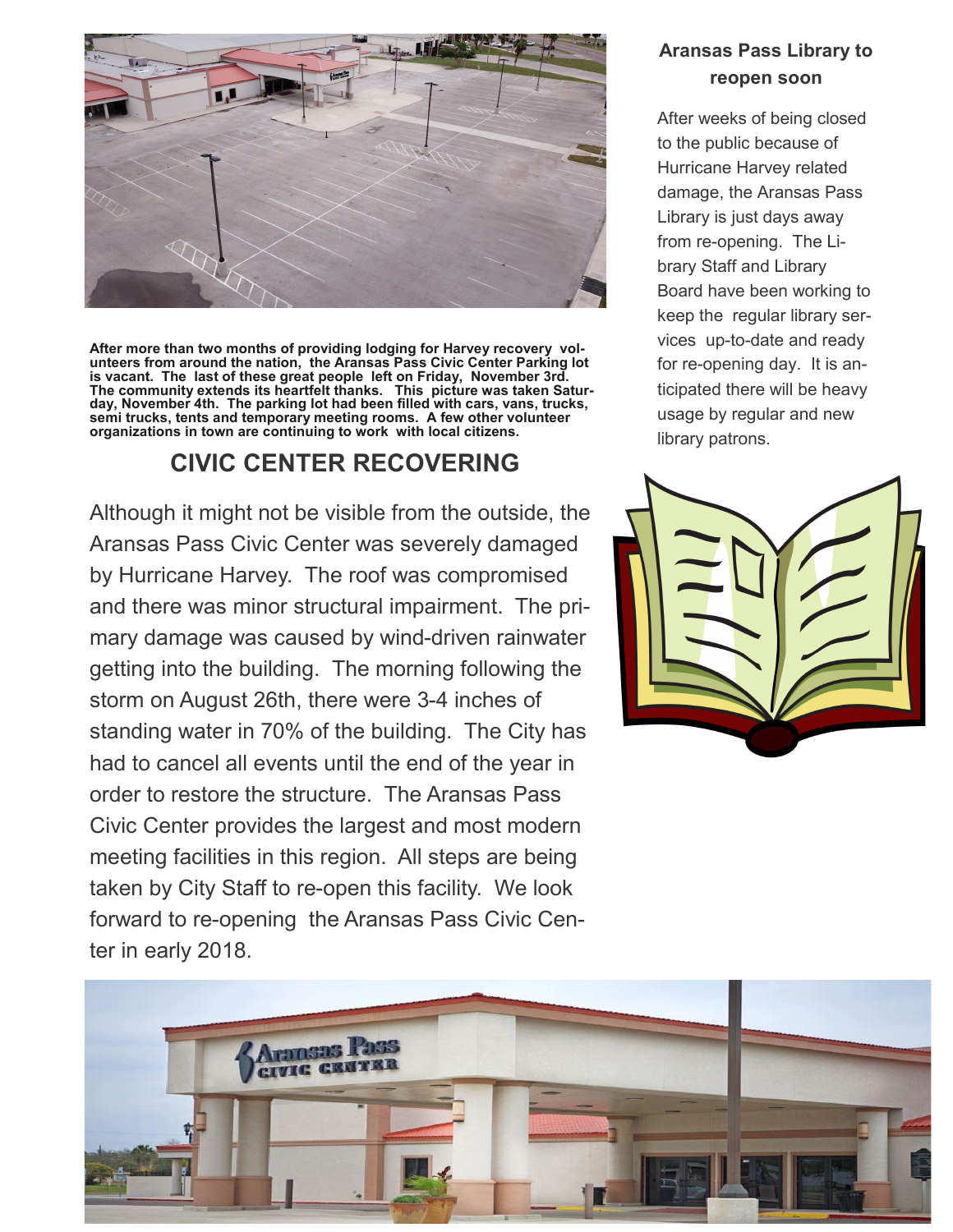#### ELEVATED WATER TANK REPLACE-MENT UNDERWAY

An elevated half-amillion gallon city water tank collapsed during Hurricane Harvey. (See picture to the right). Steps are being taken by the City Public Works Department to replace the tank but design it stronger than the collapsed structure. Additionally , a goal is to think about longterm city water needs as work on the new tower proceeds. This project is part of the ongoing city effort to come out of the Hurricane disaster stronger than before the storm. Funding for the new water tower has been located with an anticipated minimal impact to the City's budget.

#### TOWN HALL MEET-ING IN NOVEMBER

 $\mathcal{L}_\text{max}$  , where  $\mathcal{L}_\text{max}$  , we have the set of  $\mathcal{L}_\text{max}$ 

Plans are being finalized for a Town Hall meeting for Aransas Pass citizens. Its purpose is to update local residents about the storm recovery and issues such as housing and infrastructure. Details will be made public when available.



#### **TRASH/BRUSH AND BULKY ITEMS COLLECTION**

**REGULAR TRASH COLLECTION.** This section refers to regular trash pick-up and not the storm debris pick-up. The trash collection days are determined by where you live. Residential trash is collected twice per week. The pick-up of bulky items and brush occurs once a month. On collection day, by 7:00 A.M. residential trash carts must be placed curbside and as close to the roadway as possible without being a traffic hinderance. All trash MUST be bagged. Neither the City nor Absolute Waste will pick-up loose unbagged garbage. Additionally, tires, car batteries, paint cans, concrete, building materials, pallets and any household hazardous wastes will not be collected.

**BULKY ITEMS.** Bulky items and brush collection are a service provided within the City limits to those with a trash account. Bulky items will not be picked up on vacant lots. Bulky items and limbs should be in separate piles. Construction debris will not be picked up. Each resident is allowed 15 cubic yards.

Bulk items are defined as Stoves, refrigerators without freon, air conditioning units that are de-energized of chlorofluorocarbons, water tanks, washing machines, mattresses, box springs, carpet and furniture.